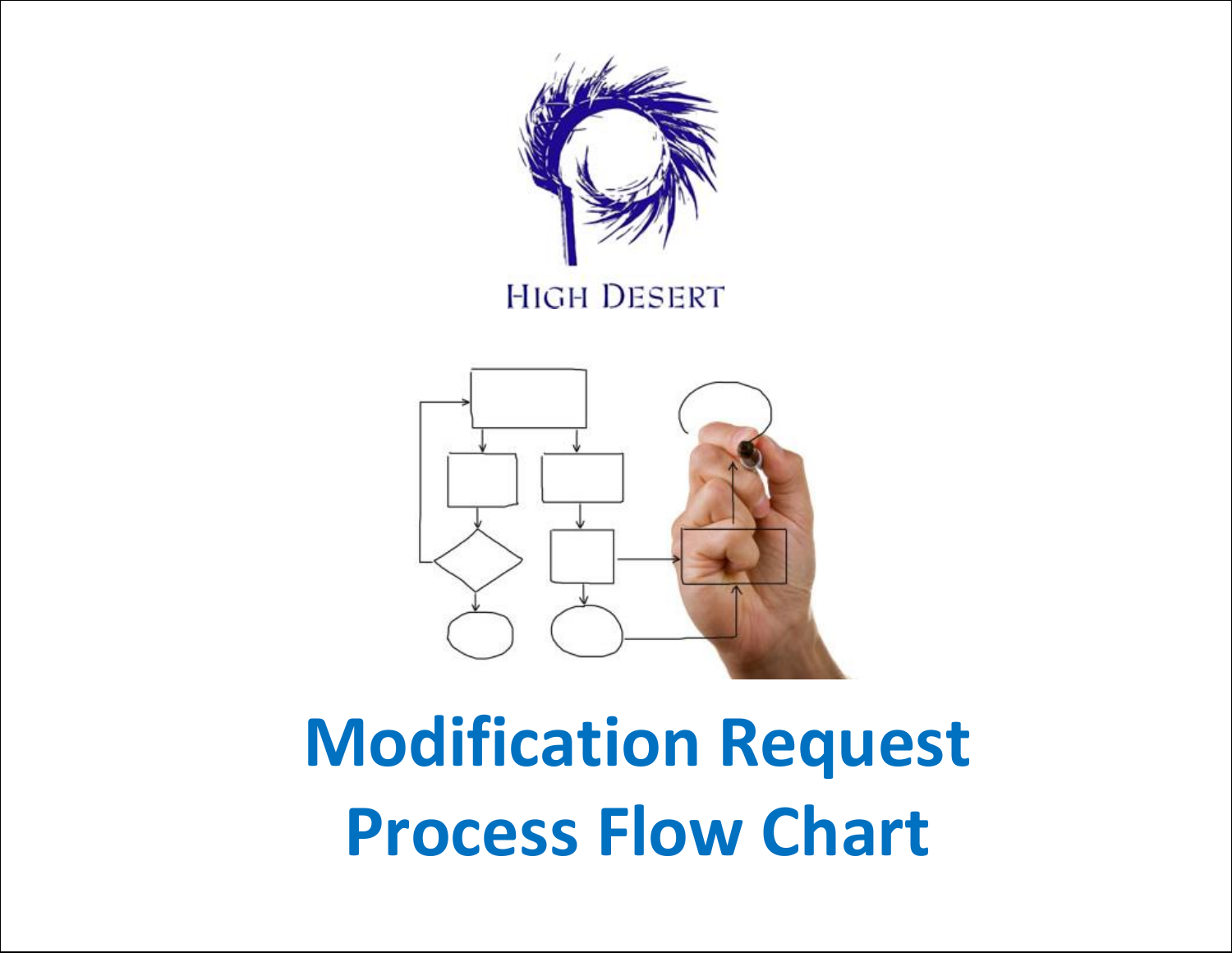#### <span id="page-1-0"></span>**PURPOSE**

This process flow chart is intended to help the High Desert property owners understand the review and approval sequence for modification requests for their property.

## **Symbols Abbreviations** Start/Stop Point MC – Modification Committee Off-Page Reference HO – Home Owner On-Page Reference HOAMCO – Homeowners Association Management Company Process or Large Scale Task NCC – New Construction Committee Sub-process or Minor Task MCCP – Modification Committee Chairperson Document BH – Bohannon Huston Decision Information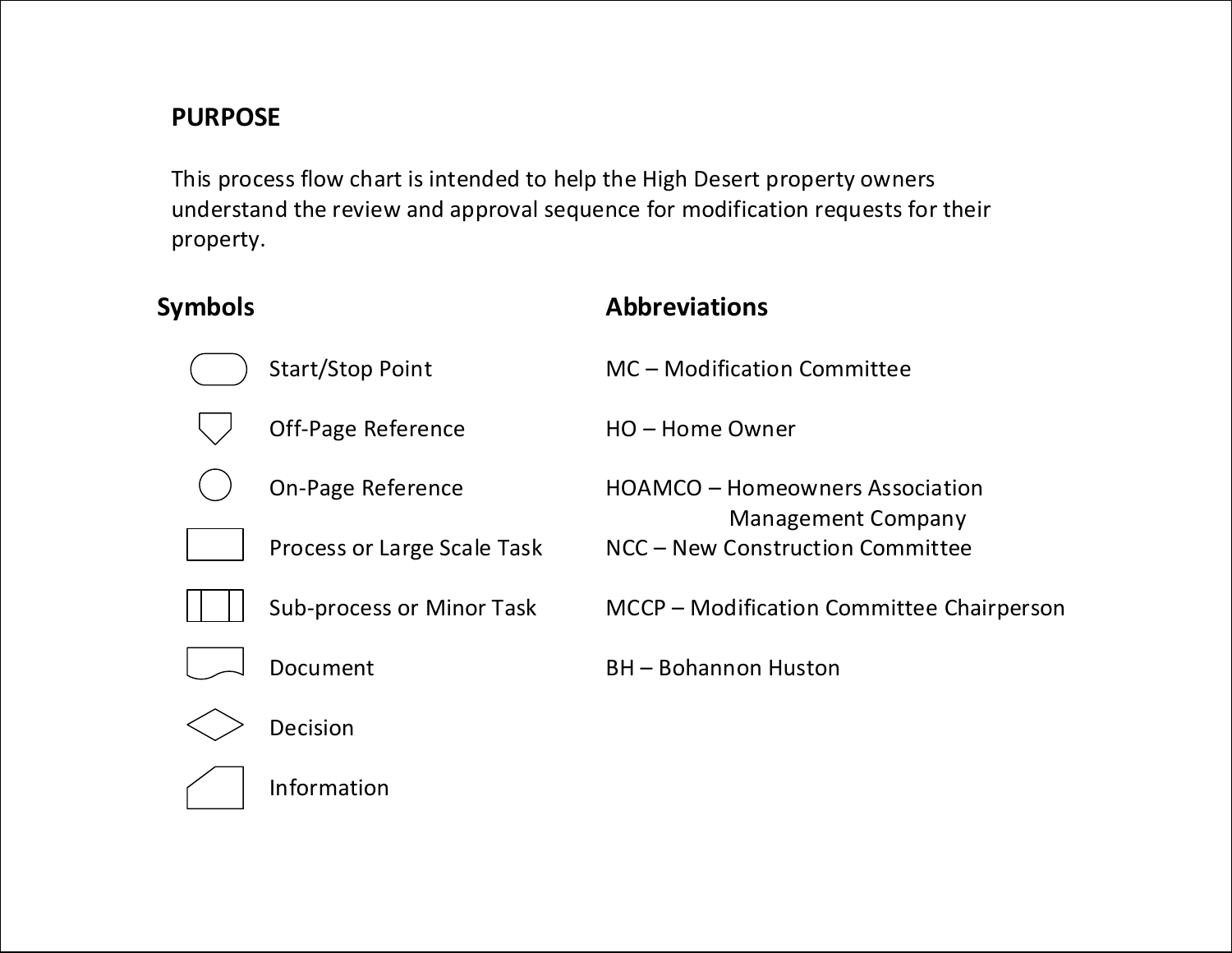#### **SIX-STEP MC REVIEW AND APPROVAL PROCESS 50,000 Foot View**

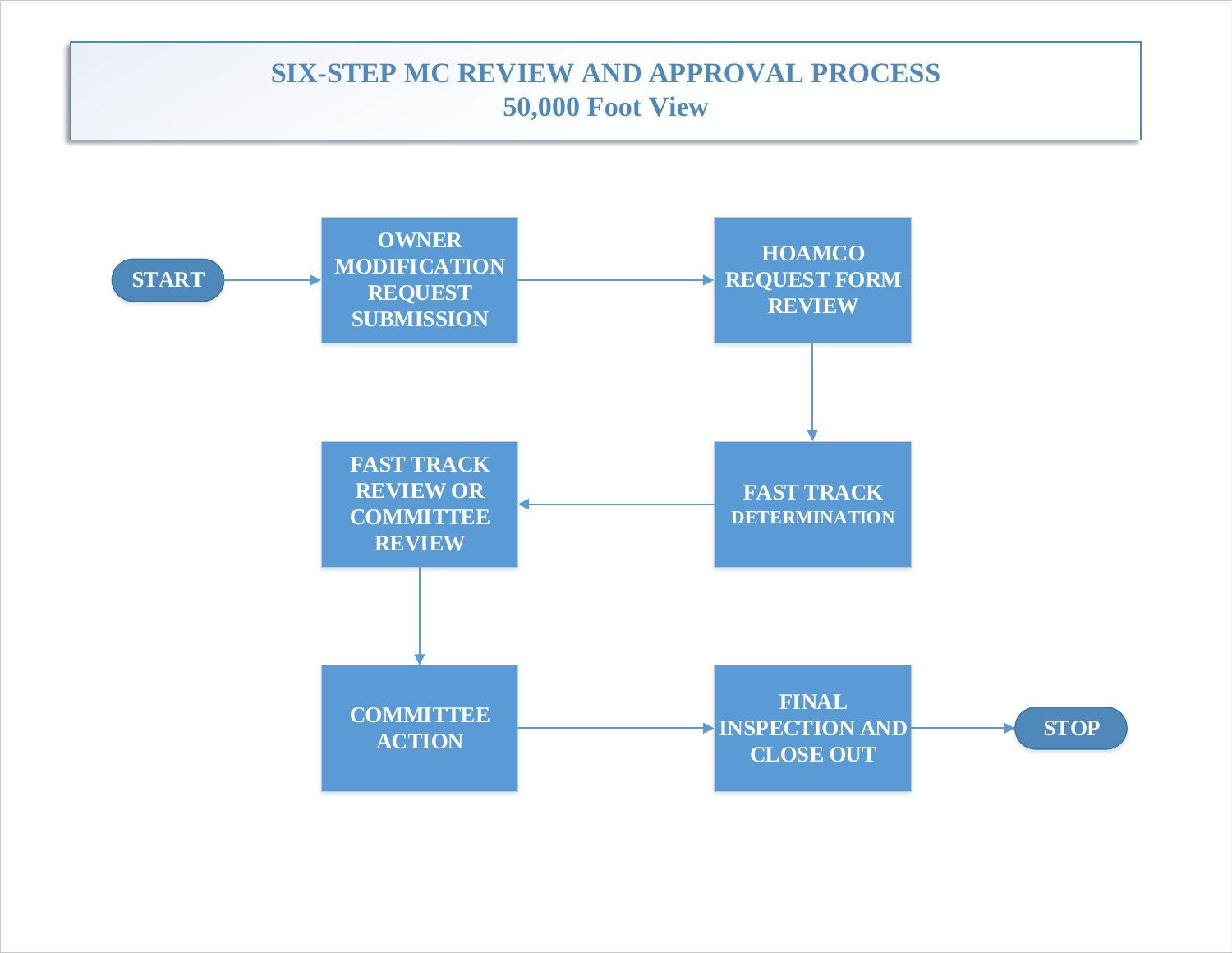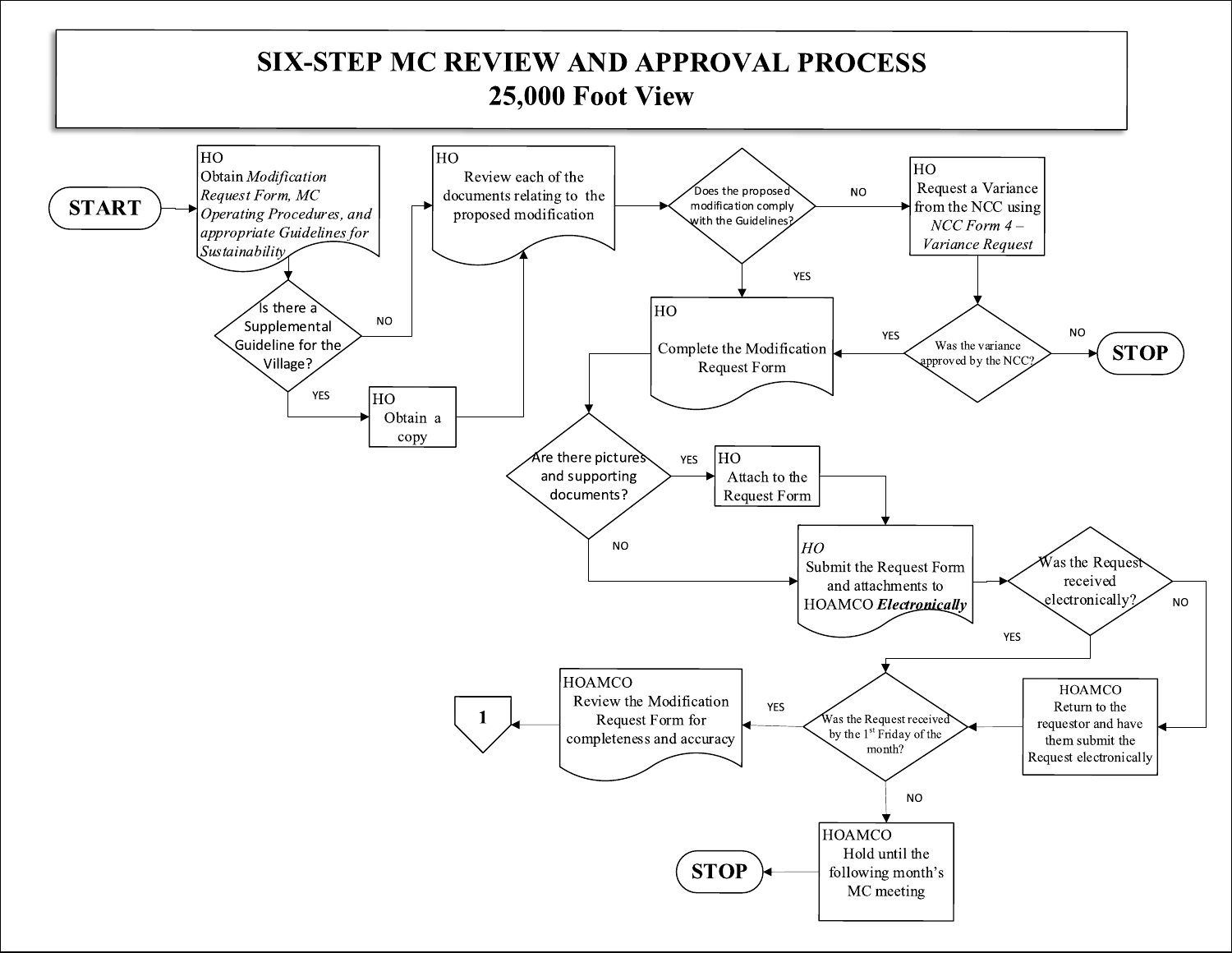#### **SIX-STEP MC REVIEW AND APPROVAL PROCESS 25,000 Foot View**

<span id="page-4-0"></span>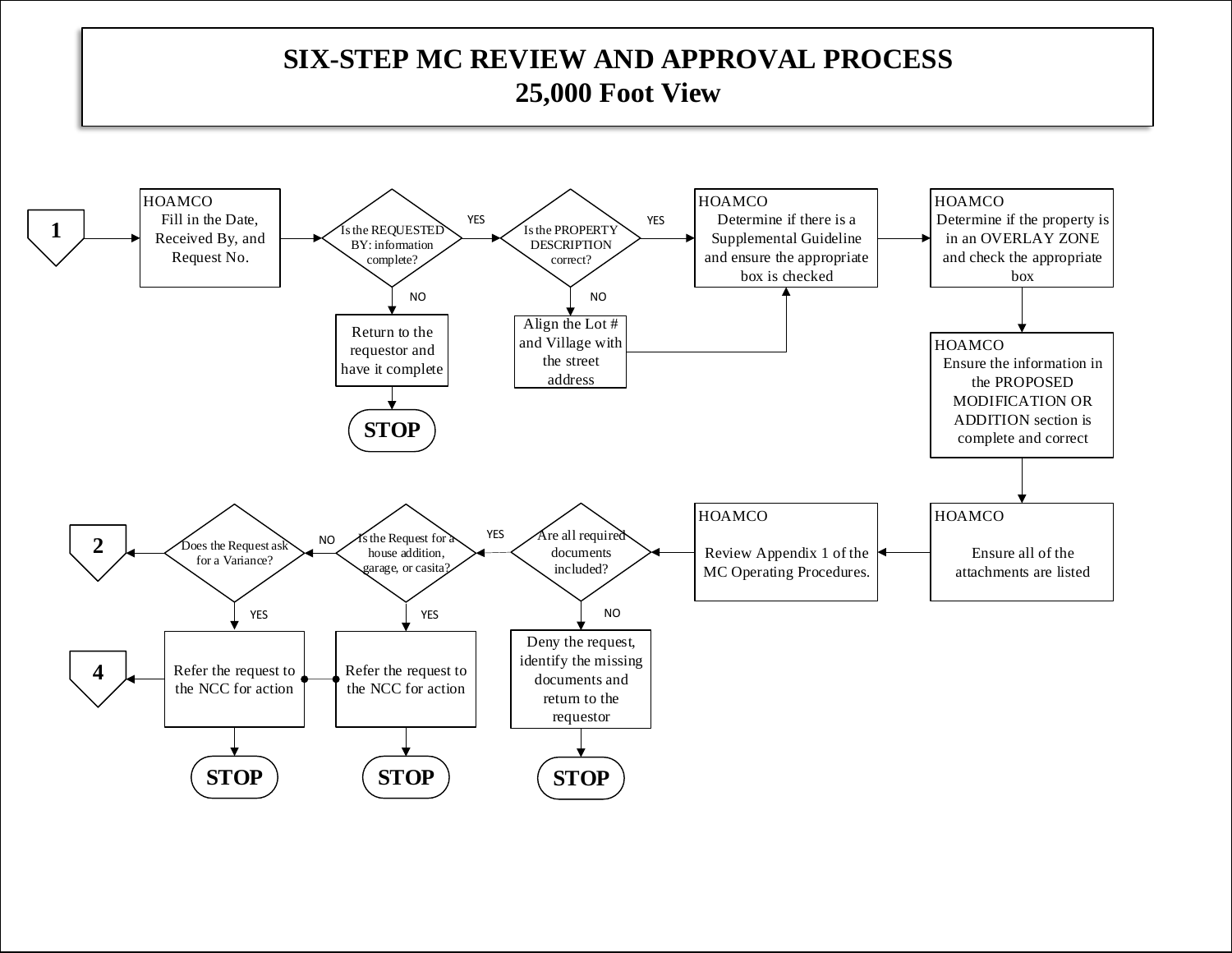<span id="page-5-0"></span>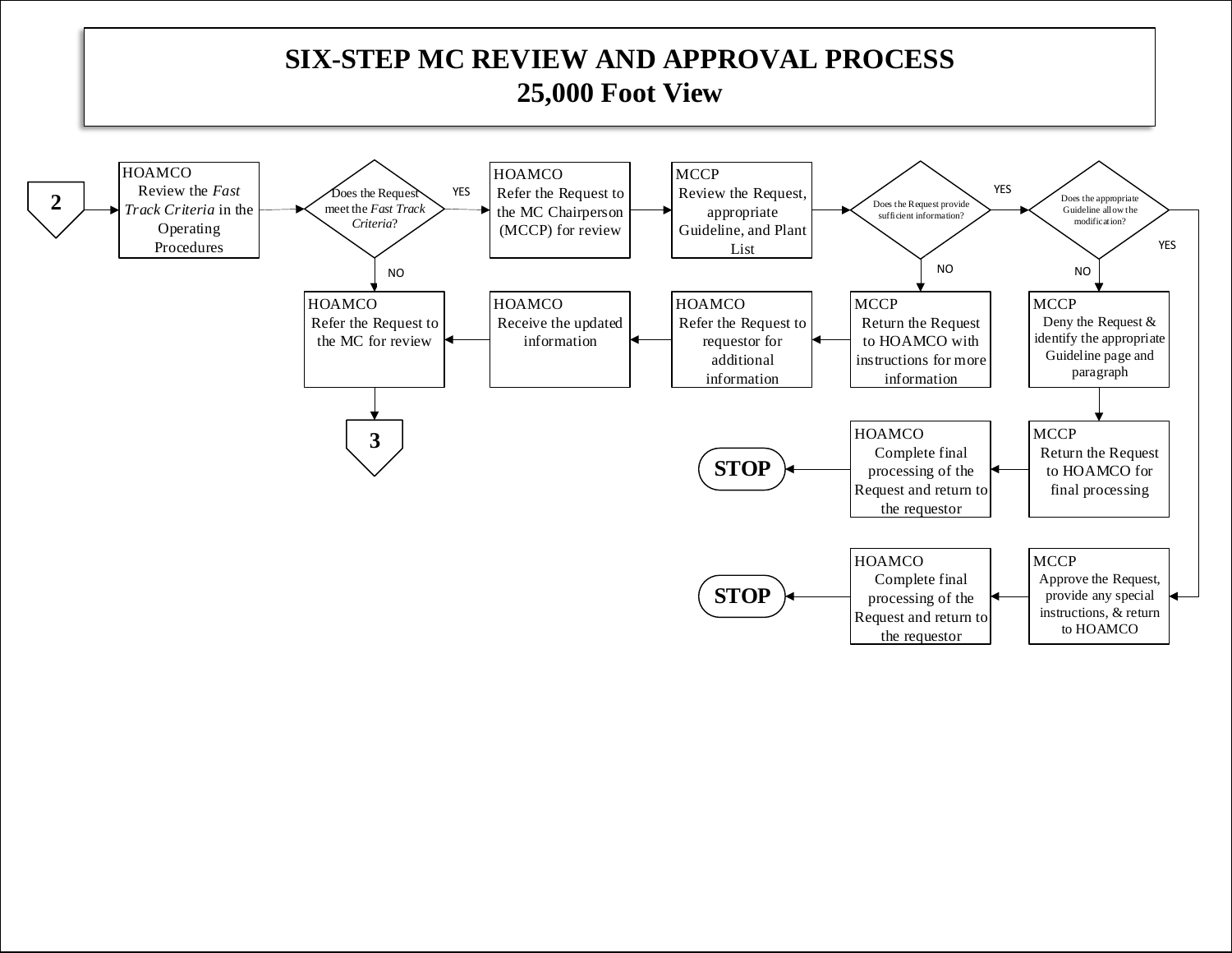#### **SIX-STEP MC REVIEW AND APPROVAL PROCESS 25,000 Foot View**

<span id="page-6-0"></span>